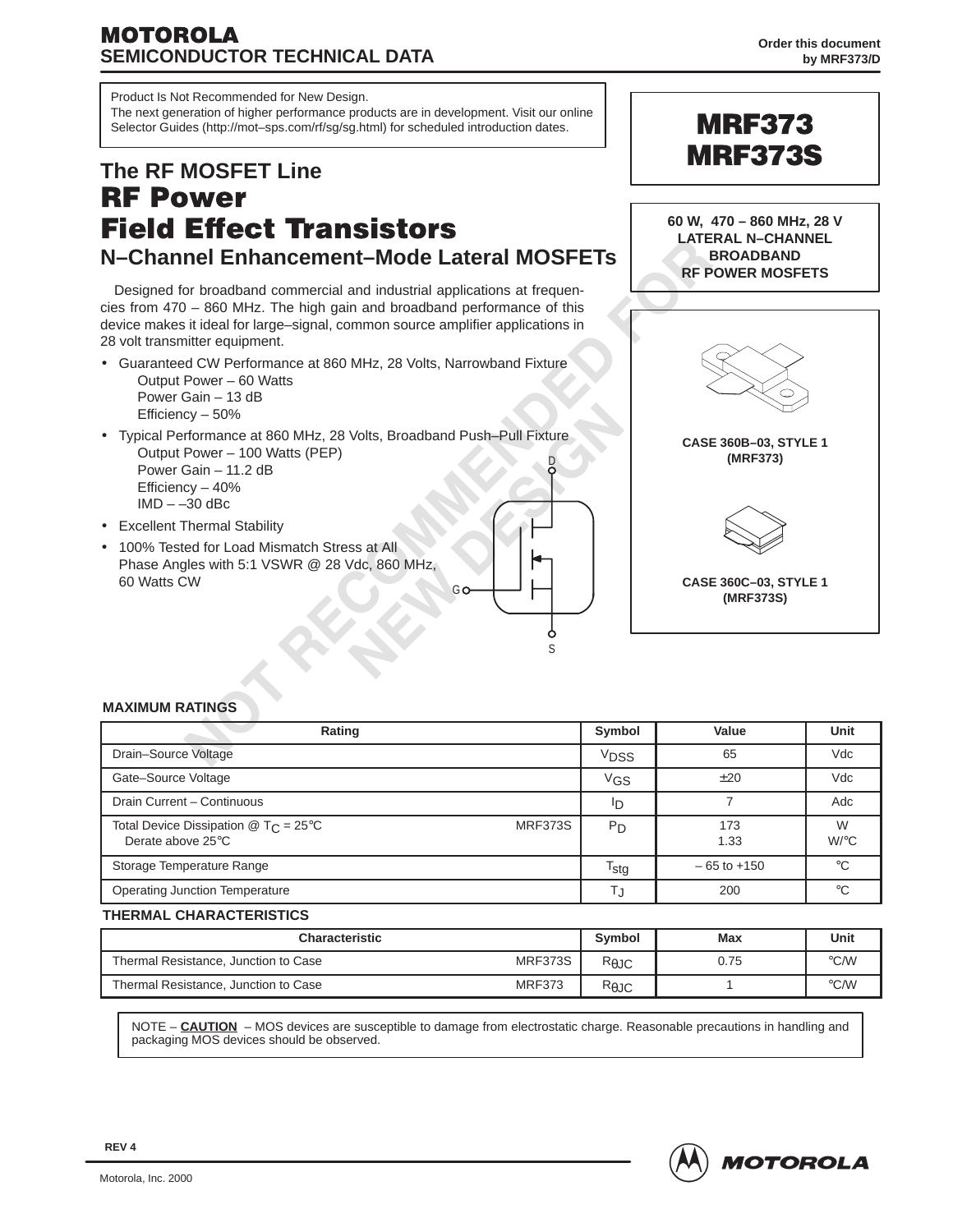## **ELECTRICAL CHARACTERISTICS** (T<sub>C</sub> = 25°C unless otherwise noted)

| <b>Characteristic</b>                                                                                                                        | Symbol                      | Min                            | <b>Typ</b>               | Max                      | Unit          |
|----------------------------------------------------------------------------------------------------------------------------------------------|-----------------------------|--------------------------------|--------------------------|--------------------------|---------------|
| OFF CHARACTERISTICS                                                                                                                          |                             |                                |                          |                          |               |
| Drain-Source Breakdown Voltage<br>$(VGS = 0, I_D = 1 \mu A)$                                                                                 | $V$ (BR)DSS                 | 65                             | $\overline{\phantom{0}}$ |                          | Vdc           |
| Zero Gate Voltage Drain Current<br>$(VDS = 28 V, VGS = 0)$                                                                                   | <b>IDSS</b>                 | $\qquad \qquad -$              | $\qquad \qquad -$        | $\mathbf{1}$             | <b>uAdc</b>   |
| Gate-Source Leakage Current<br>$(VGS = 20 V, VDS = 0)$                                                                                       | IGSS                        | $\overline{\phantom{0}}$       |                          | 1                        | <b>µAdc</b>   |
| <b>ON CHARACTERISTICS</b>                                                                                                                    |                             |                                |                          |                          |               |
| Gate Threshold Voltage<br>$(V_{DS} = 10 V, I_D = 200 \mu A)$                                                                                 | VGS(th)                     | 2                              | $3 -$                    | 4                        | Vdc           |
| <b>Gate Quiescent Voltage</b><br>$(V_{DS} = 28 V, I_D = 100 mA)$                                                                             | VGS(Q)                      | 3                              | $\overline{4}$           | 5                        | Vdc           |
| Drain-Source On-Voltage<br>$(VGS = 10 V, I_D = 3 A)$                                                                                         | VDS(on)                     |                                | 0.6                      | 0.8                      | Vdc           |
| Forward Transconductance<br>$(V_{DS} = 10 V, I_D = 3 A)$                                                                                     | <b>gfs</b>                  | 2.2                            | 2.9                      | $\overline{\phantom{0}}$ | S             |
| <b>DYNAMIC CHARACTERISTICS</b>                                                                                                               |                             |                                |                          |                          |               |
| Input Capacitance<br>$(V_{DS} = 28 V, V_{GS} = 0, f = 1 MHz)$                                                                                | $C_{\text{ISS}}$            |                                | 79                       | $\overline{\phantom{0}}$ | pF            |
| <b>Output Capacitance</b><br>$(VDS = 28 V, VGS = 0, f = 1 MHz)$                                                                              | C <sub>oss</sub>            | $\overline{\phantom{0}}$       | 46                       | $\overline{\phantom{0}}$ | pF            |
| Reverse Transfer Capacitance<br>$(V_{DS} = 28 V, V_{GS} = 0, f = 1 MHz)$                                                                     | $\mathrm{C}_{\mathrm{rss}}$ | $\qquad \qquad -$              | $\overline{4}$           | $\qquad \qquad -$        | pF            |
| <b>FUNCTIONAL CHARACTERISTICS, CW Operation</b>                                                                                              |                             |                                |                          |                          |               |
| Common Source Power Gain<br>$(V_{DD} = 28 V, P_{out} = 60 W, I_{DQ} = 200 mA, f = 860 MHz)$                                                  | $G_{DS}$                    | 13                             | 14.7                     | $\qquad \qquad -$        | dB            |
| <b>Drain Efficiency</b><br>$(V_{DD} = 28 V, P_{out} = 60 W, I_{DQ} = 200 mA, f = 860 MHz)$                                                   | η                           | 50                             | 54                       | $\overline{\phantom{0}}$ | $\frac{0}{0}$ |
| Load Mismatch<br>$(V_{DD} = 28 V, P_{out} = 60 W, I_{DO} = 200 mA, f = 860 MHz,$<br>Load VSWR at 5:1 at All Phase Angles)                    | Ψ                           | No Degradation in Output Power |                          |                          |               |
| TYPICAL CHARACTERISTICS, 2 Tone Operation, Push Pull Configuration (MRF373S), Broadband Fixture                                              |                             |                                |                          |                          |               |
| Common Source Power Gain<br>$(V_{DD} = 28$ Vdc, $P_{out} = 100$ W PEP, $I_{DQ} = 400$ mA,<br>$f1 = 860.0$ MHz, $f2 = 866$ MHz)               | $G_{\text{PS}}$             |                                | 11.2                     |                          | dB            |
| Drain Efficiency<br>$(V_{DD} = 28$ Vdc, $P_{out} = 100$ W PEP, $I_{DQ} = 400$ mA,<br>$f1 = 860.0$ MHz, $f2 = 866$ MHz)                       | η                           | -                              | 40                       | -                        | $\%$          |
| Third Order Intermodulation Distortion<br>$(V_{DD} = 28$ Vdc, $P_{out} = 100$ W PEP, $I_{DQ} = 400$ mA,<br>$f1 = 860.0$ MHz, $f2 = 866$ MHz) | <b>IMD</b>                  | -                              | $-30$                    | -                        | dBc           |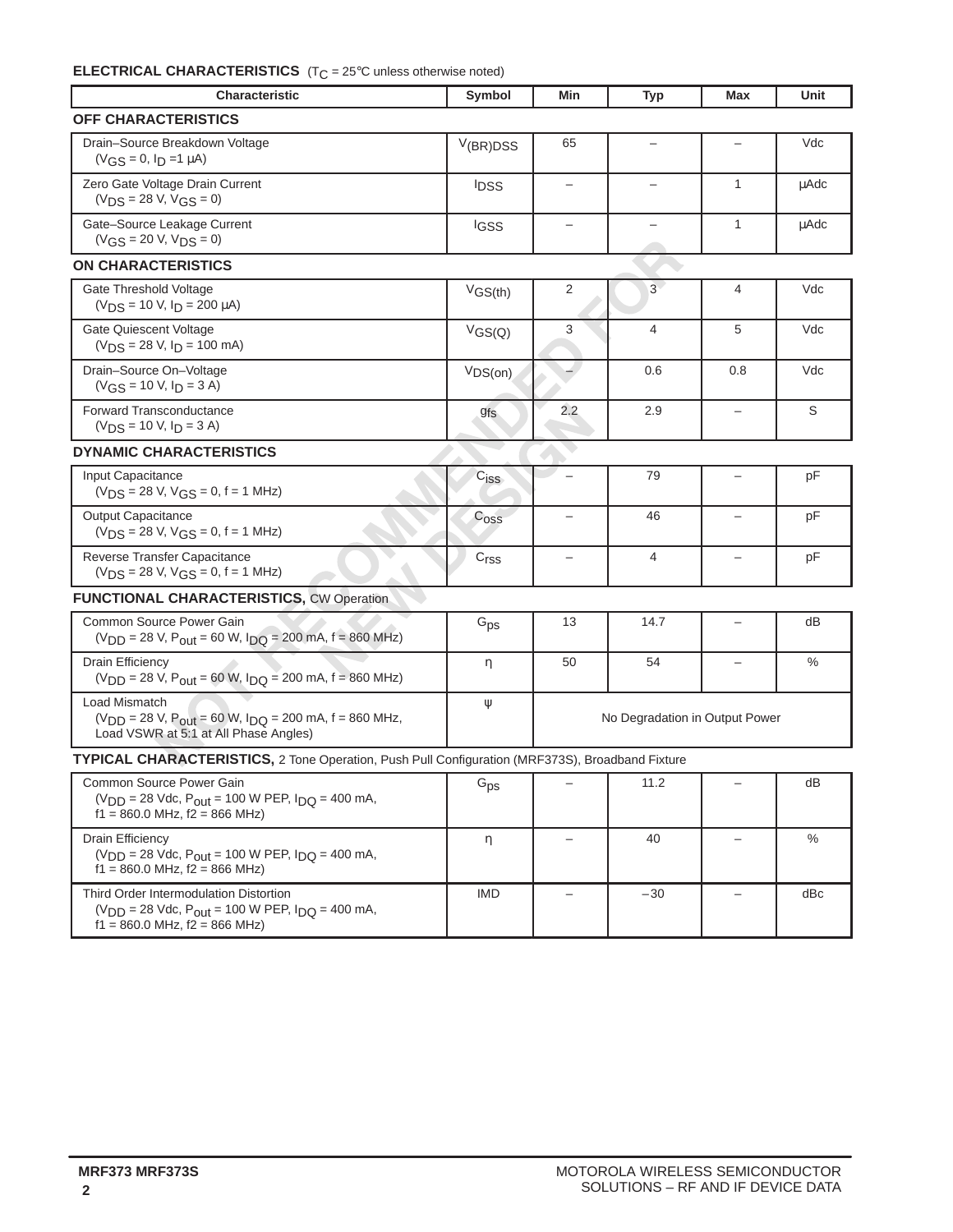

| 4.7 pF, B Case Chip Capacitor, ATC                | Connectors          | N-Type (female), M/A Com P/N 3052-1648-10               |
|---------------------------------------------------|---------------------|---------------------------------------------------------|
| 15 pF, B Case Chip Capacitor, ATC                 | <b>PCB</b>          | MRF373 Printed Circuit Board Rev 01, CuClad 250         |
| 6.8 pF, B Case Chip Capacitor, ATC                |                     | $(GX-0300-55)$ , height 30 mils, $\varepsilon_r = 2.55$ |
| 10 pF, B Case Chip Capacitor, ATC                 | Heatsink            | Motorola P/N 95-11LDMOSKPS-1                            |
| 47 pF, B Case Chip Capacitor, ATC                 |                     | LDMOS µ250 3" x 5" Bedstead                             |
| 0.2 pF, B Case Chip Capacitor, ATC                | Insert              | Motorola P/N 95-11LDMOSKPS-2                            |
| 300 pF, B Case Chip Capacitor, ATC, Side Mounted  |                     | Insert for LDMOS u250 3" x 5" Bedstead                  |
| 2) 2.2 µF, 50 V, Kemet P/N C1825C225              | End Plates          | 2) Motorola P/N 93-3MB-9, End Plate for                 |
| 22 µF, 50 V, Kemet P/N T491D226K50AS              |                     | <b>Type-N Connector</b>                                 |
| 2) 1.0 µF, 50 V, Kemet P/N C1825C105              | Banana Jack and Nut |                                                         |
| 10 uF, 35 V, Kemet P/N T491D106K35AS              |                     | 2) Johnson P/N 108-0904-001                             |
| 22 nH, Coilcraft P/N B07T                         | Brass Banana Jack   |                                                         |
| 1.2 k $\Omega$ , Vishay Dale Chip Resistor (1206) |                     | 2) H.H. Smith P/N SM-101                                |
| 12 k $\Omega$ , Vishay Dale Chip Resistor (1206)  |                     |                                                         |
|                                                   | C4, C5, C6          |                                                         |





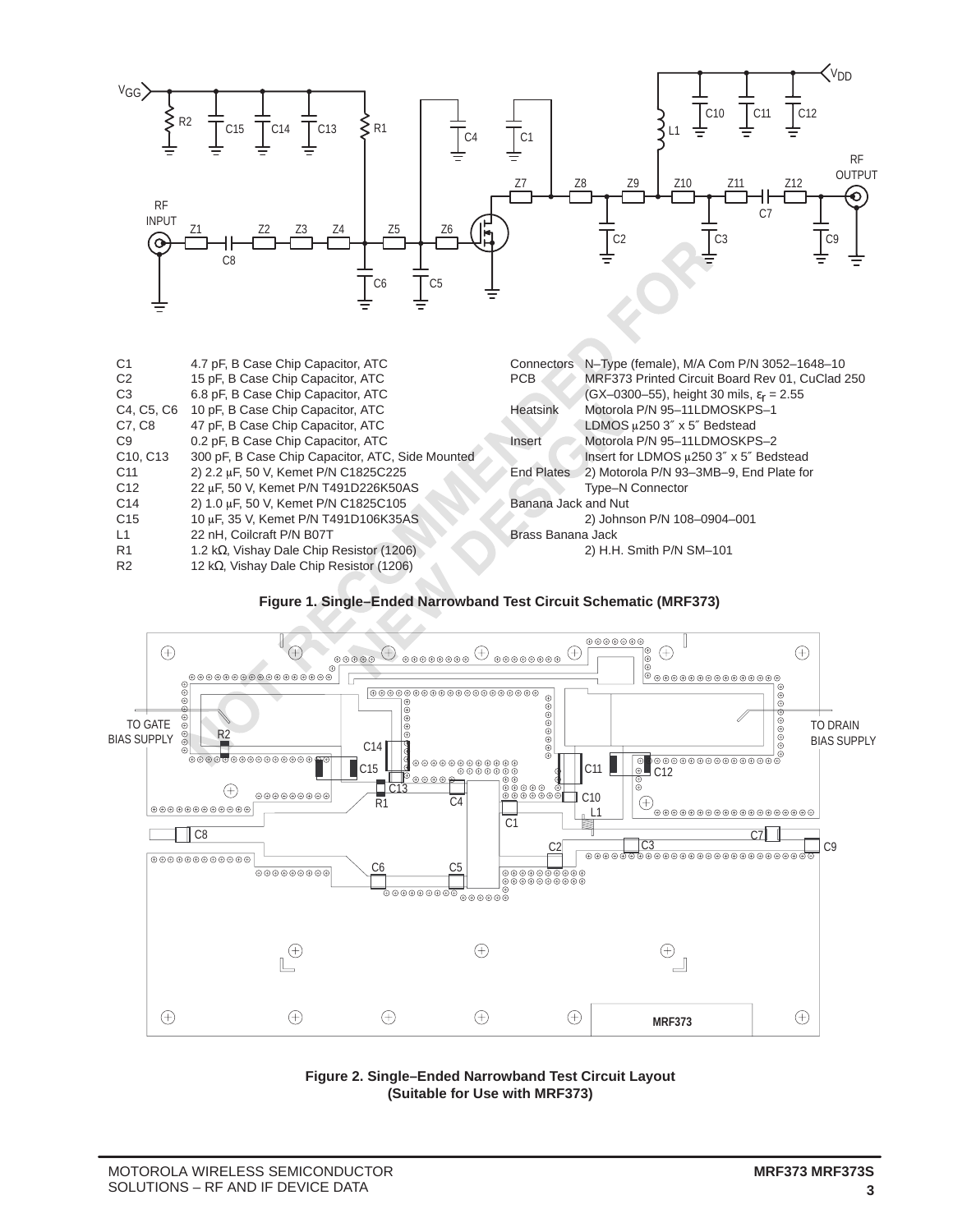

**Figure 3. MRF373 Narrowband Test Fixture Photo**



| C <sub>1</sub> , C <sub>2</sub>   | 18 pF, B Case Chip Capacitor, ATC                 |                     | Connectors N-Type (female), M/A Com P/N 3052-1648-10    |
|-----------------------------------|---------------------------------------------------|---------------------|---------------------------------------------------------|
| C <sub>3</sub>                    | 12 pF, B Case Chip Capacitor, ATC                 | <b>PCB</b>          | MRF373 Printed Circuit Board Rev 01, CuClad 250         |
| C4, C11                           | 0.8 pF, B Case Chip Capacitor, ATC                |                     | $(GX-0300-55)$ , height 30 mils, $\varepsilon_r = 2.55$ |
| C <sub>5</sub> , C <sub>10</sub>  | 68 pF, B Case Chip Capacitor, ATC                 |                     | (new PCB's available from CMR)                          |
| C6                                | 0.3 pF, B Case Chip Capacitor, ATC                | Heatsink            | Motorola P/N 95-11LDMOSKPS-1                            |
| C7                                | 15 pF, B Case Chip Capacitor, ATC                 |                     | LDMOS µ250 3" x 5" Bedstead                             |
| C <sub>8</sub>                    | 10 pF, B Case Chip Capacitor, ATC                 | Insert              | Motorola P/N 95-11LDMOSKPS-2S                           |
| C9                                | 1.8 pF, B Case Chip Capacitor, ATC                |                     | Insert for LDMOS u250S 3" x 5" Bedstead                 |
| C <sub>20</sub> , C <sub>23</sub> | 300 pF, B Case Chip Capacitor, ATC, Side Mounted  | End Plates          | 2) Motorola P/N 93-3MB-9, End Plate for                 |
| C <sub>21</sub>                   | 2) 2.2 uF, 100 V, Vishay P/N VJ3640Y225KXBAT      |                     | <b>Type-N Connector</b>                                 |
| C <sub>24</sub>                   | 2) 1.0 µF, 50 V, Kemet P/N C1825C105              | Banana Jack and Nut |                                                         |
| C <sub>22</sub>                   | 22 µF, 35 V, Kemet P/N T491D226K35AS              |                     | 2) Johnson P/N 108-0904-001                             |
| C <sub>25</sub>                   | 10 µF, 35 V, Kemet P/N T491D106K35AS              | Brass Banana Jack   |                                                         |
| L1                                | 22 nH, Coilcraft P/N B07T                         |                     | 2) H.H. Smith P/N SM-101                                |
| R <sub>1</sub>                    | 1.2 k $\Omega$ , Vishay Dale Chip Resistor (1206) |                     |                                                         |
| R <sub>2</sub>                    | 12 k $\Omega$ , Vishay Dale Chip Resistor (1206)  |                     |                                                         |

**Figure 4. Single–Ended Narrowband Test Circuit Schematic (MRF373S)**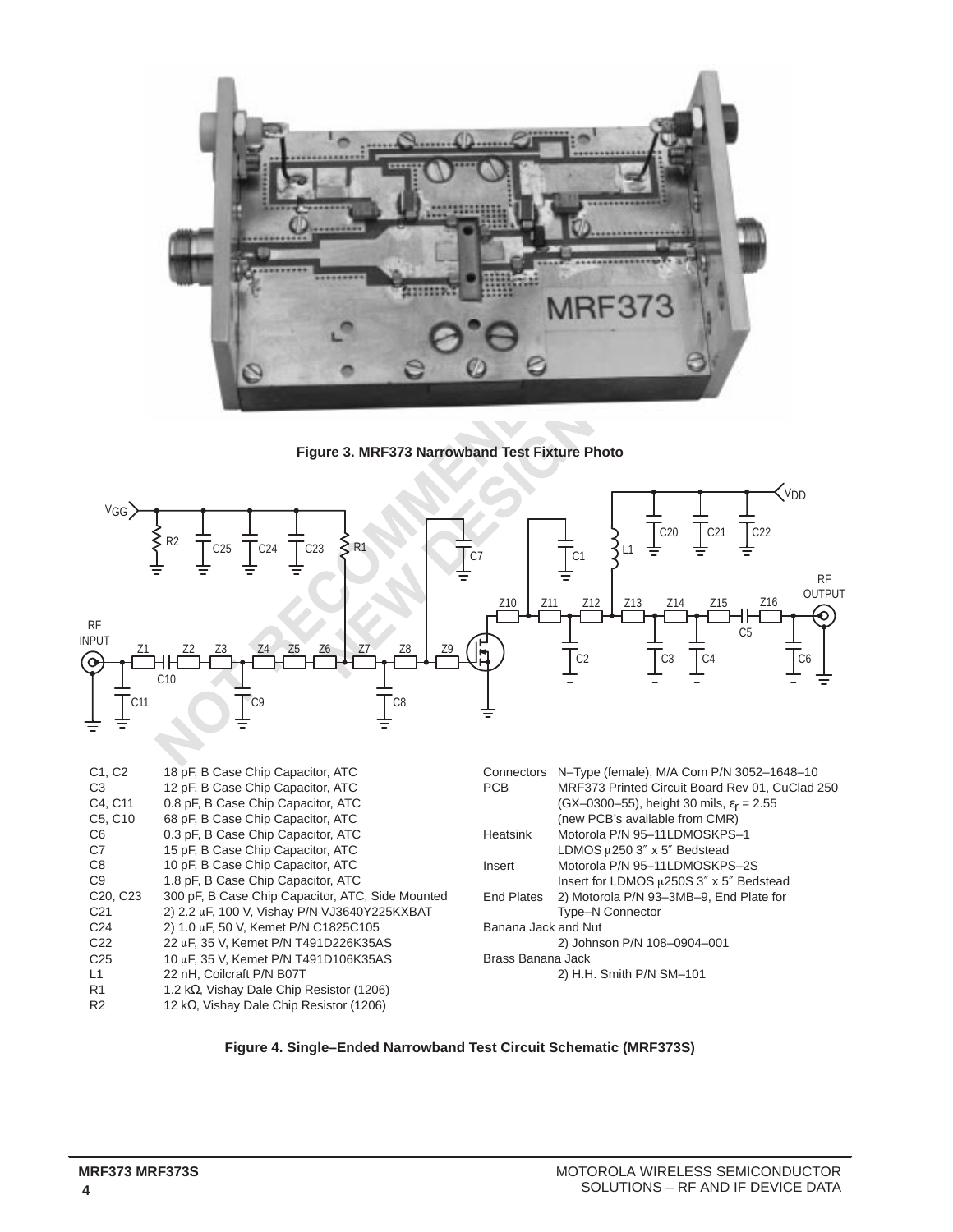

**Figure 5. Single–Ended Narrowband Test Circuit Layout (Suitable for Use with MRF373S)**



**Figure 6. MRF373S Narrowband Test Circuit Photo**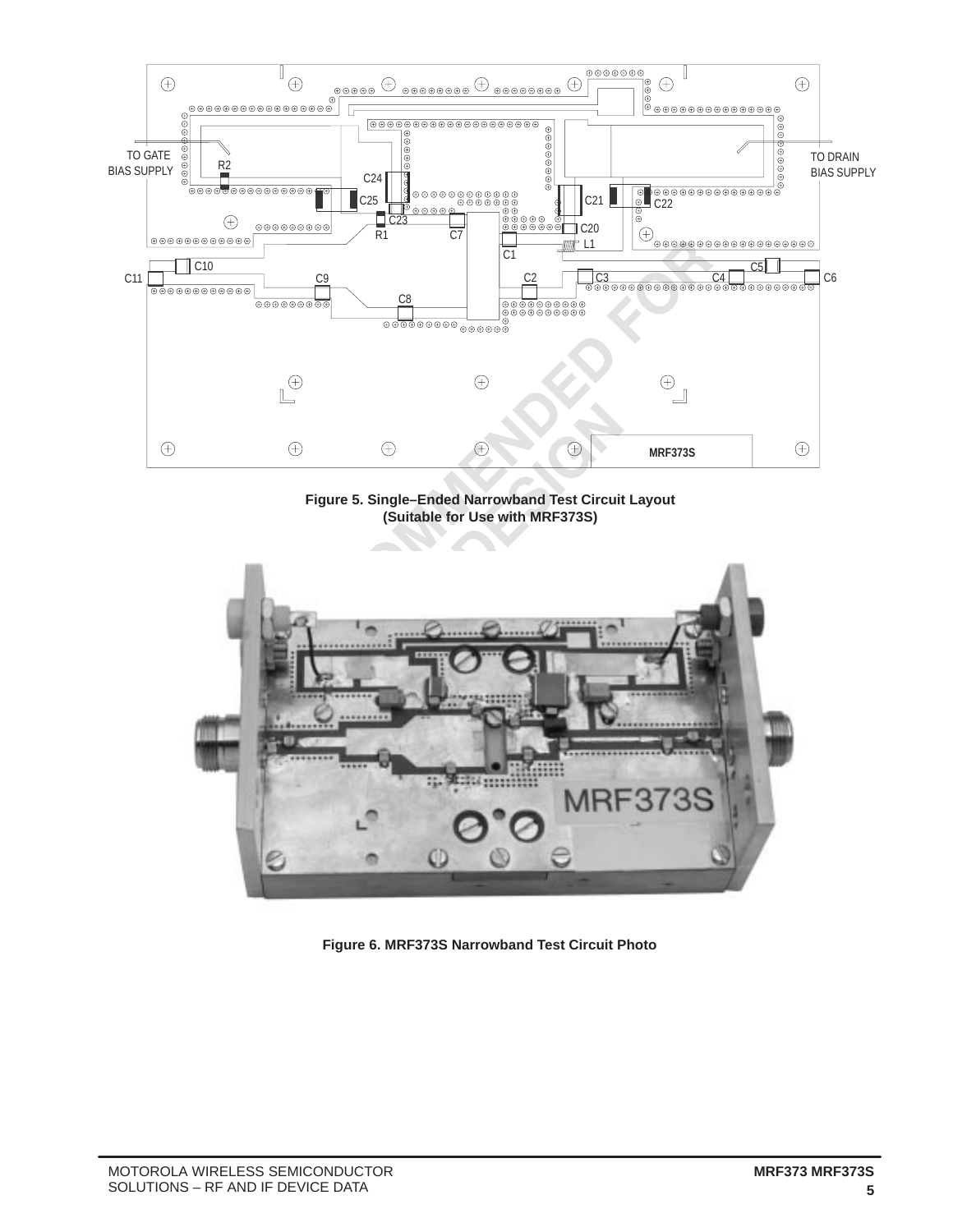### **TYPICAL CHARACTERISTICS FOR MRF373 IN SINGLE–ENDED FIXTURE**









**Figure 9. Capacitance versus Voltage**

Table 1. Common Source S-Parameters (V<sub>DS</sub> = 28 V, I<sub>D</sub> = 2.0 A)

|            | $S_{11}$   |     | $S_{21}$   |    |            | $S_{12}$ | $S_{22}$   |     |
|------------|------------|-----|------------|----|------------|----------|------------|-----|
| <b>MHz</b> | $ S_{11} $ | φ   | $ S_{21} $ | φ  | $ S_{12} $ | $\phi$   | $ S_{22} $ | φ   |
| 400        | 0.921      | 182 | 2.23       | 52 | 0.009      | 39       | 0.824      | 184 |
| 450        | 0.922      | 181 | 1.95       | 49 | 0.009      | 53       | 0.832      | 184 |
| 500        | 0.924      | 180 | 1.70       | 46 | 0.010      | 64       | 0.841      | 184 |
| 550        | 0.926      | 179 | 1.49       | 42 | 0.011      | 72       | 0.851      | 183 |
| 600        | 0.929      | 178 | 1.31       | 38 | 0.013      | 78       | 0.860      | 183 |
| 650        | 0.932      | 177 | 1.16       | 35 | 0.015      | 81       | 0.870      | 182 |
| 700        | 0.936      | 176 | 1.03       | 31 | 0.017      | 82       | 0.881      | 182 |
| 750        | 0.940      | 176 | 0.93       | 28 | 0.019      | 82       | 0.892      | 181 |
| 800        | 0.945      | 175 | 0.84       | 26 | 0.021      | 82       | 0.904      | 180 |
| 850        | 0.951      | 174 | 0.78       | 24 | 0.023      | 80       | 0.917      | 180 |
| 900        | 0.957      | 173 | 0.72       | 24 | 0.025      | 78       | 0.929      | 179 |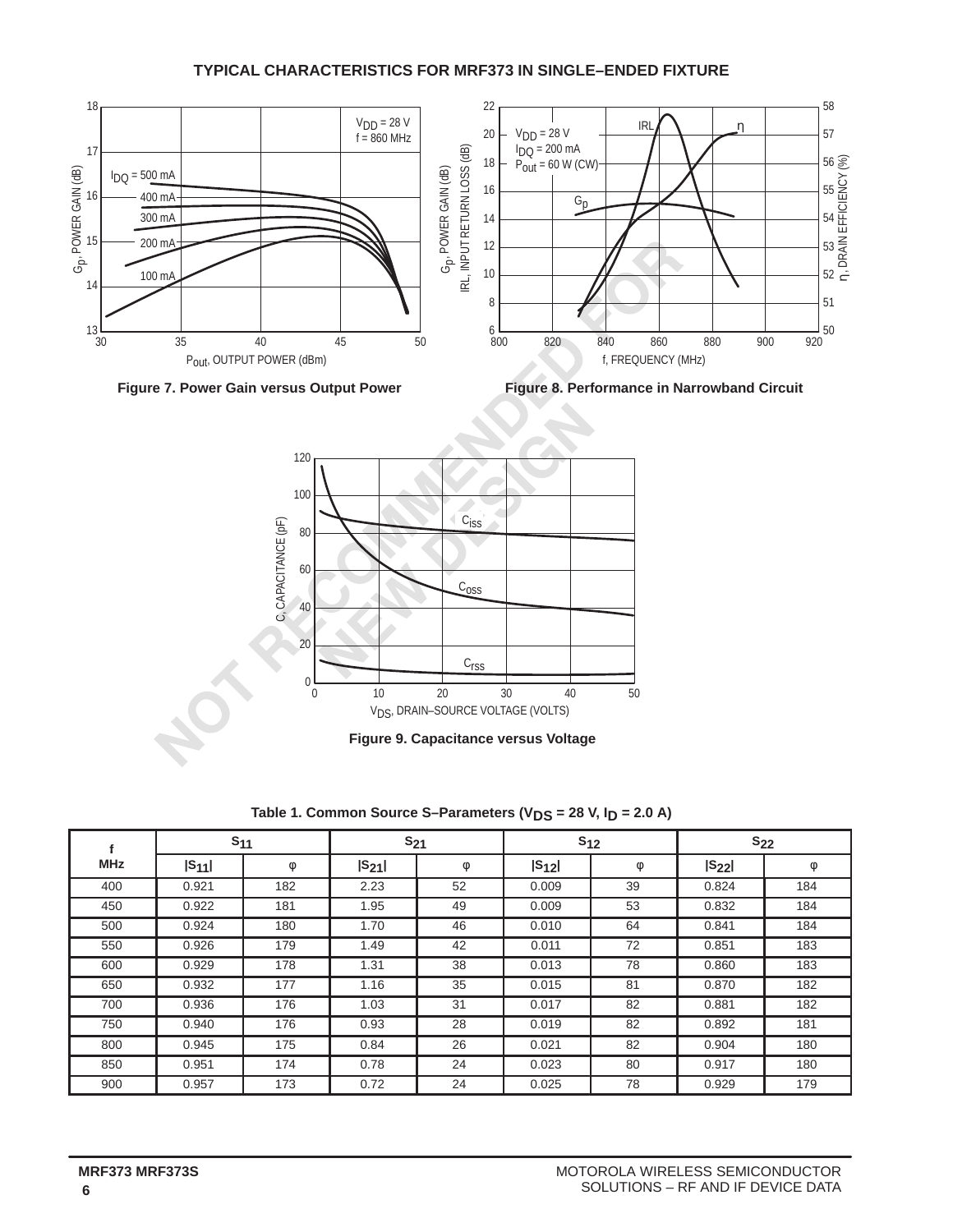

**Vertical Balun Mounting Detail**



**Figure 10. MRF373S Broadband Push–Pull Component Layout**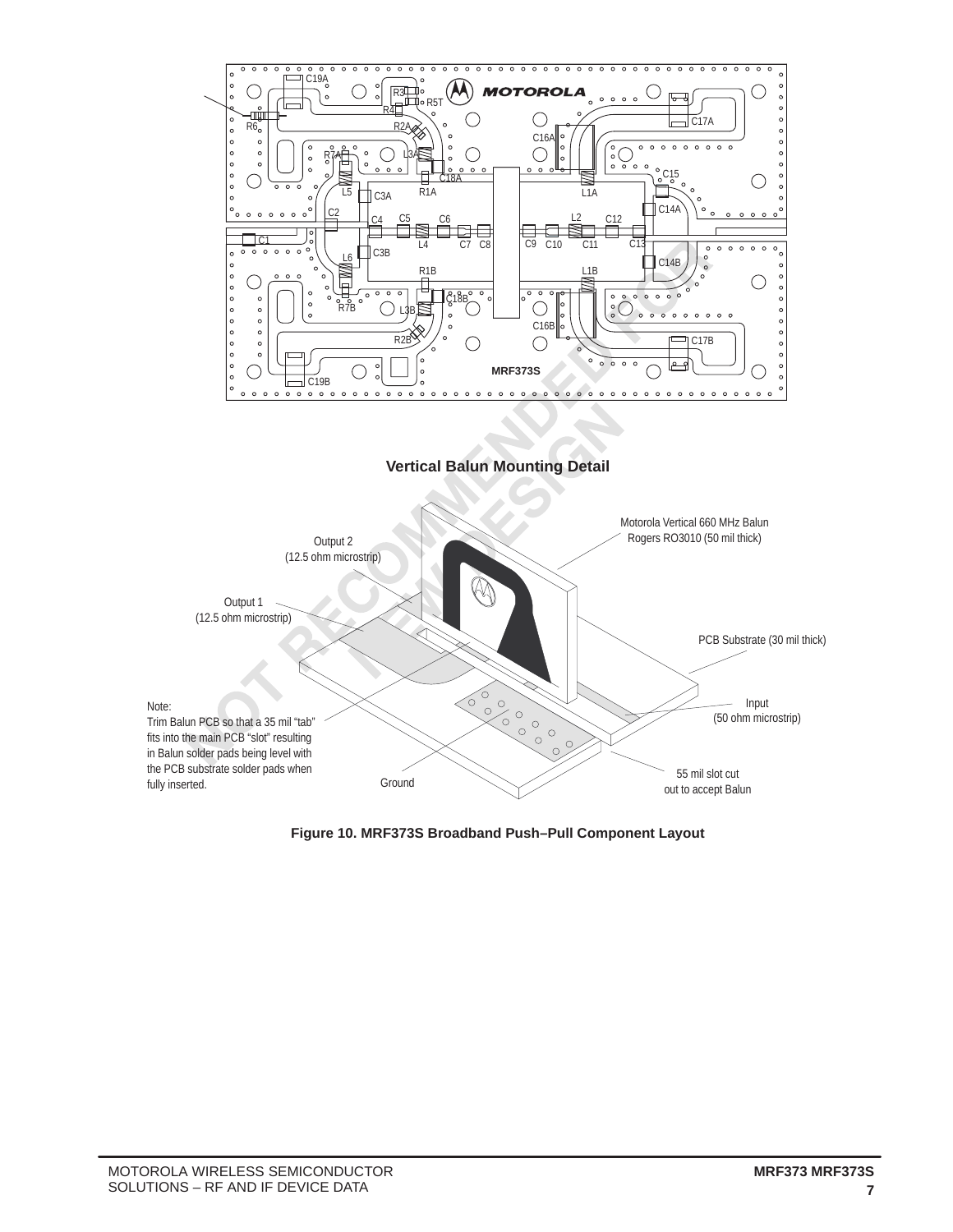| <b>Designation</b>              | <b>Description</b>                                                                                                       |
|---------------------------------|--------------------------------------------------------------------------------------------------------------------------|
| C <sub>1</sub>                  | 1.0 pF, AVX, P12101J1R0BBT                                                                                               |
| C2, C4, C10                     | 10 pF, AVX, P12101J100GBT                                                                                                |
| C <sub>3</sub> A, B             | 120 pF, 300 V, AVX, AQ149M121JAJBE                                                                                       |
| C5, C6, C9                      | 12 pF, AVX, P12101J120GBT                                                                                                |
| C7, C8                          | 18 pF, AVX, P12101J180GBT                                                                                                |
| C <sub>11</sub>                 | 6.8 pF, AVX, P12101J6R8BBT                                                                                               |
| C <sub>12</sub>                 | 4.7 pF, AVX, P12101J4R7BBT                                                                                               |
| C13, C18A, B                    | 3.3 pF, AVX, P12101J3R3BBT                                                                                               |
| C14A, B                         | 100 pF, 500 V, AVX, AQ147M101JAJBE                                                                                       |
| C <sub>15</sub>                 | 2.7 pF, AVX, P12101J2R7BBT                                                                                               |
| C16A, B                         | 3.3 µF, 100 V, Vitramon P/N VJ3640Y335KXBAT                                                                              |
| C17A, B, C19A, B                | 22 µF, 35 V, Kemet P/N T491D226K35AS                                                                                     |
| L1A, B, L3A, B, L4, L5          | 8.0 nH, Coilcraft P/N A03T                                                                                               |
| L <sub>2</sub> , L <sub>6</sub> | 12.5 nH. Coilcraft P/N A04T                                                                                              |
| R <sub>1</sub> A, B             | 22 Ω, Vishay Dale Chip Resistor, 1/4 W (1206)                                                                            |
| R <sub>2</sub> A, B             | 10 $\Omega$ , Vishay Dale Chip Resistor, 1/4 W (1206)                                                                    |
| R <sub>3</sub>                  | 390 $\Omega$ , Vishay Dale Chip Resistor (1206)                                                                          |
| R4                              | 2.4 kΩ, Vishay Dale Chip Resistor (1206)                                                                                 |
| R <sub>5</sub> T                | 470 Ω Thermistor, KOA SPEER MOT P/N 0680149M01                                                                           |
| <b>PCB</b>                      | MRF373 PP Printed Circuit Board Rev 2C,<br>Rogers RO4350, Height 30 mils, $\varepsilon_r = 3.48$                         |
| Balun A, B                      | Vertical 660 MHz Broadband Balun, Printed Circuit Board Rev 01,<br>Rogers RO3010, Height 50 mils, $\varepsilon_r = 10.2$ |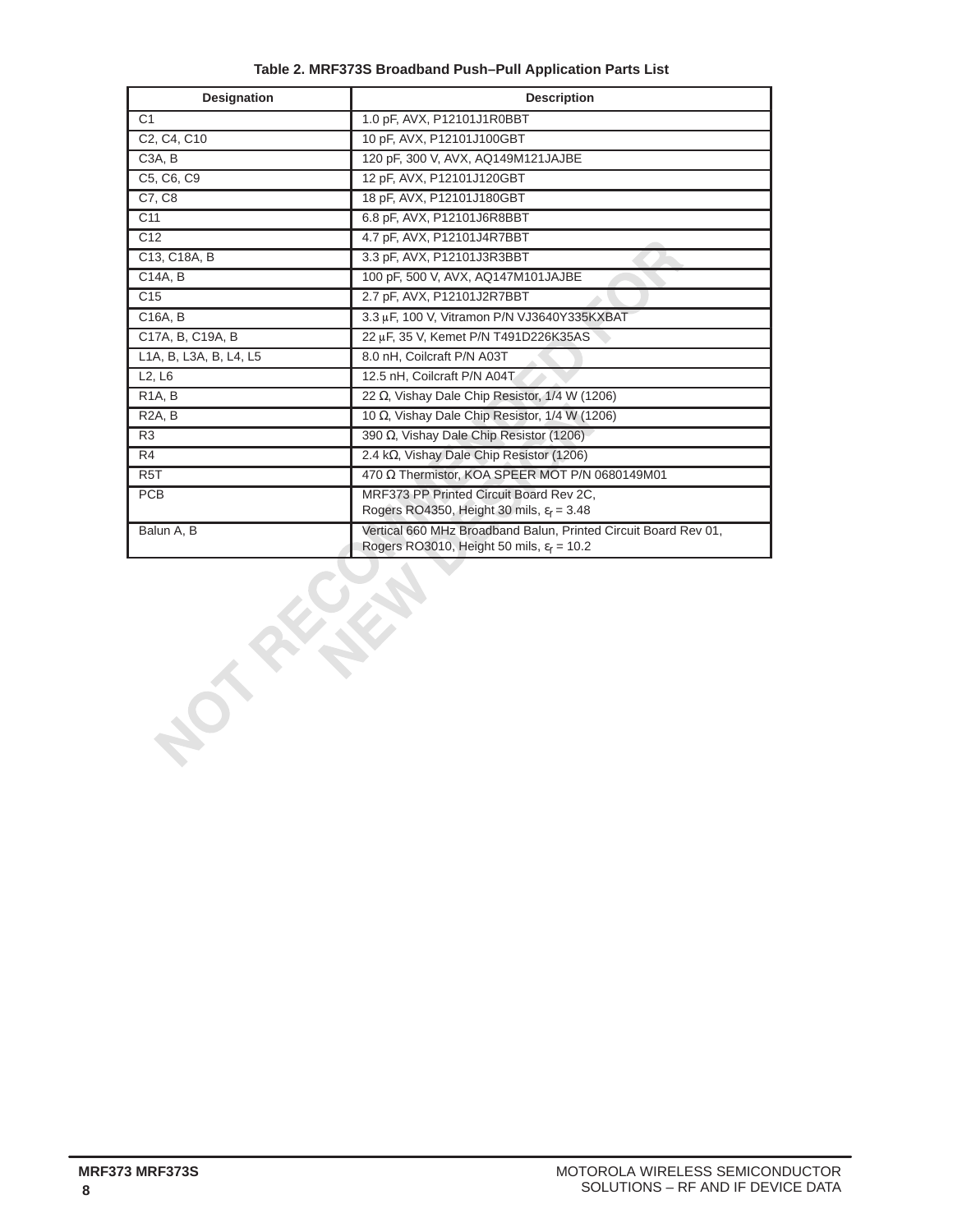## **TYPICAL TWO–TONE BROADBAND CHARACTERISTICS**







**Figure 12. Broadband Power Gain versus Output Power (MRF373S Broadband Push–Pull Fixture)**

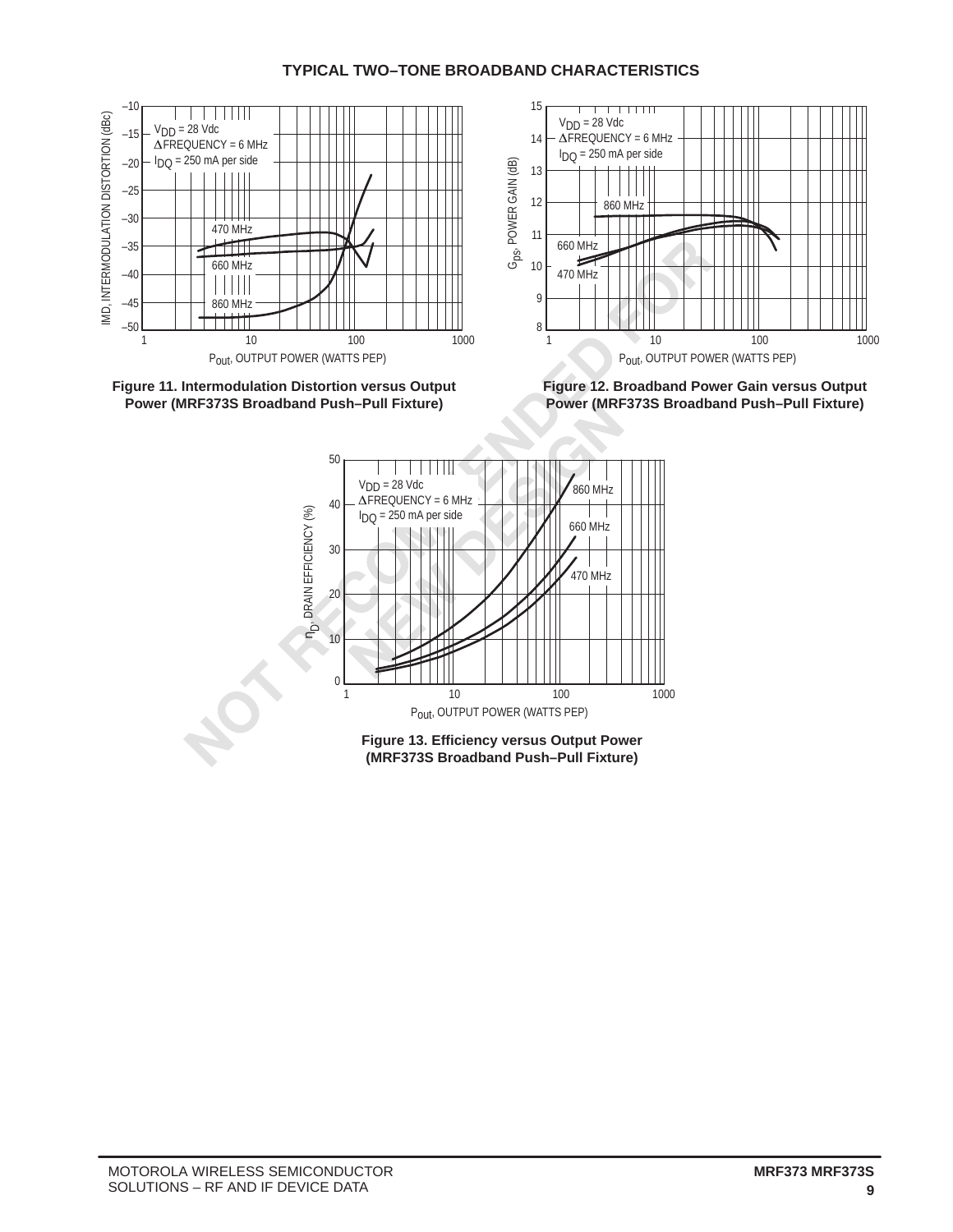# **NOTES**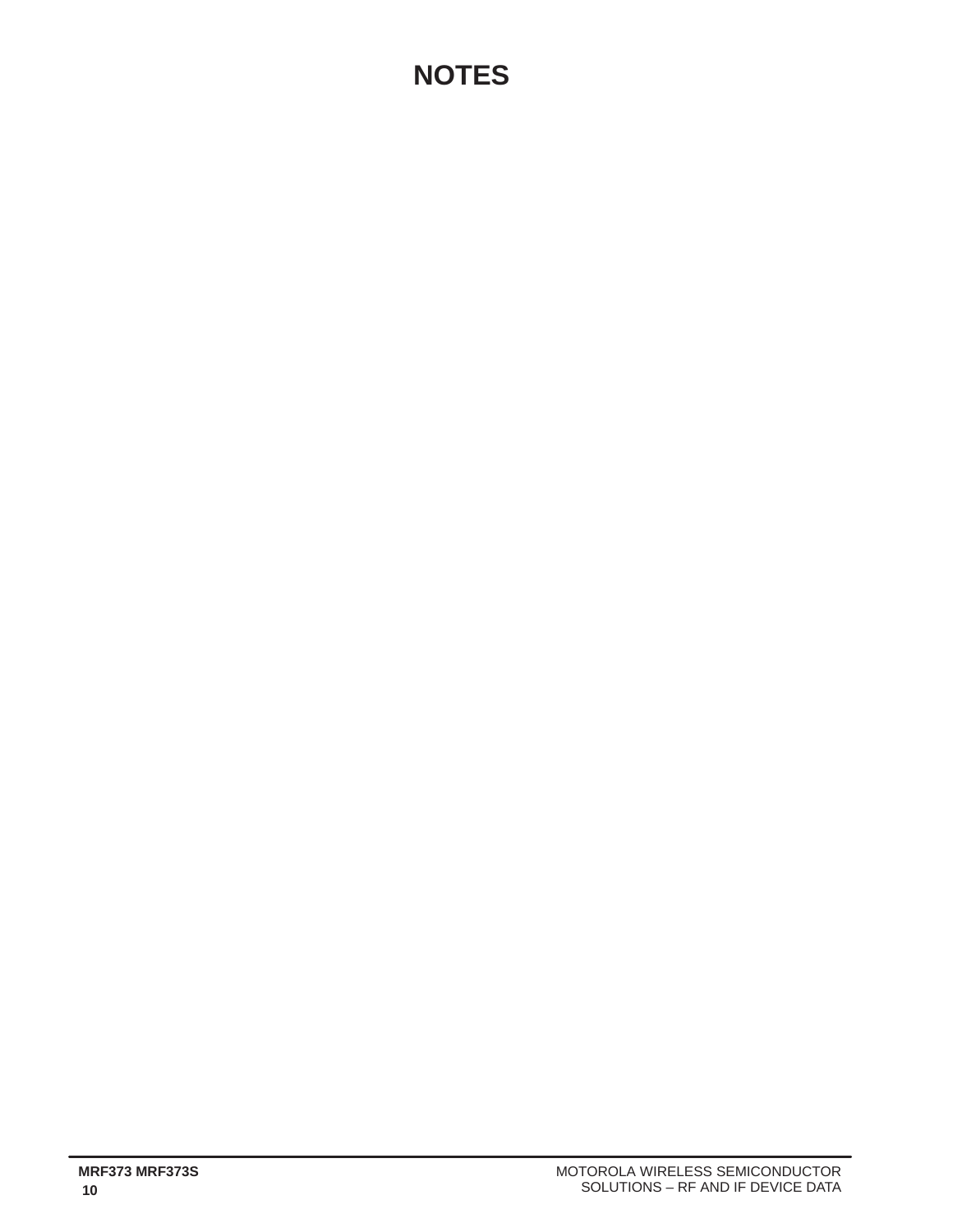# **NOTES**